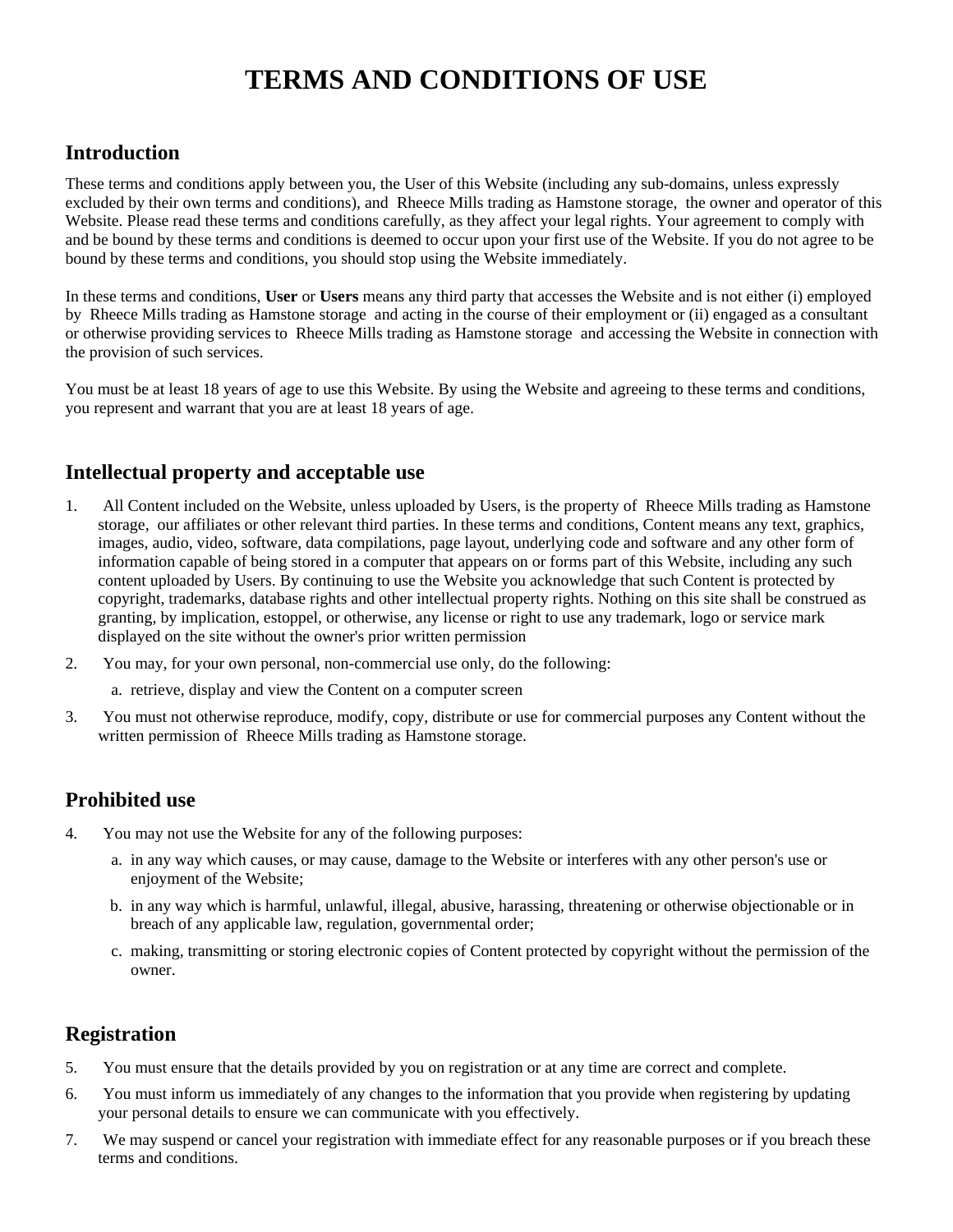8. You may cancel your registration at any time by informing us in writing to the address at the end of these terms and conditions. If you do so, you must immediately stop using the Website. Cancellation or suspension of your registration does not affect any statutory rights.

#### **Availability of the Website and disclaimers**

- 9. Any online facilities, tools, services or information that Rheece Mills trading as Hamstone storage makes available through the Website (the **Service**) is provided "as is" and on an "as available" basis. We give no warranty that the Service will be free of defects and/or faults. To the maximum extent permitted by the law, we provide no warranties (express or implied) of fitness for a particular purpose, accuracy of information, compatibility and satisfactory quality. Rheece Mills trading as Hamstone storage is under no obligation to update information on the Website.
- 10. Whilst Rheece Mills trading as Hamstone storage uses reasonable endeavours to ensure that the Website is secure and free of errors, viruses and other malware, we give no warranty or guaranty in that regard and all Users take responsibility for their own security, that of their personal details and their computers.
- 11. Rheece Mills trading as Hamstone storage accepts no liability for any disruption or non-availability of the Website.
- 12. Rheece Mills trading as Hamstone storage reserves the right to alter, suspend or discontinue any part (or the whole of) the Website including, but not limited to, any products and/or services available. These terms and conditions shall continue to apply to any modified version of the Website unless it is expressly stated otherwise.

### **Limitation of liability**

- 13. Nothing in these terms and conditions will: (a) limit or exclude our or your liability for death or personal injury resulting from our or your negligence, as applicable; (b) limit or exclude our or your liability for fraud or fraudulent misrepresentation; or (c) limit or exclude any of our or your liabilities in any way that is not permitted under applicable law.
- 14. We will not be liable to you in respect of any losses arising out of events beyond our reasonable control.
- 15. To the maximum extent permitted by law, Rheece Mills trading as Hamstone storage accepts no liability for any of the following:
	- a. any business losses, such as loss of profits, income, revenue, anticipated savings, business, contracts, goodwill or commercial opportunities;
	- b. loss or corruption of any data, database or software;
	- c. any special, indirect or consequential loss or damage.

#### **General**

- 16. You may not transfer any of your rights under these terms and conditions to any other person. We may transfer our rights under these terms and conditions where we reasonably believe your rights will not be affected.
- 17. These terms and conditions may be varied by us from time to time. Such revised terms will apply to the Website from the date of publication. Users should check the terms and conditions regularly to ensure familiarity with the then current version.
- 18. These terms and conditions contain the whole agreement between the parties relating to its subject matter and supersede all prior discussions, arrangements or agreements that might have taken place in relation to the terms and conditions.
- 19. The Contracts (Rights of Third Parties) Act 1999 shall not apply to these terms and conditions and no third party will have any right to enforce or rely on any provision of these terms and conditions.
- 20. If any court or competent authority finds that any provision of these terms and conditions (or part of any provision) is invalid, illegal or unenforceable, that provision or part-provision will, to the extent required, be deemed to be deleted, and the validity and enforceability of the other provisions of these terms and conditions will not be affected.
- 21. Unless otherwise agreed, no delay, act or omission by a party in exercising any right or remedy will be deemed a waiver of that, or any other, right or remedy.